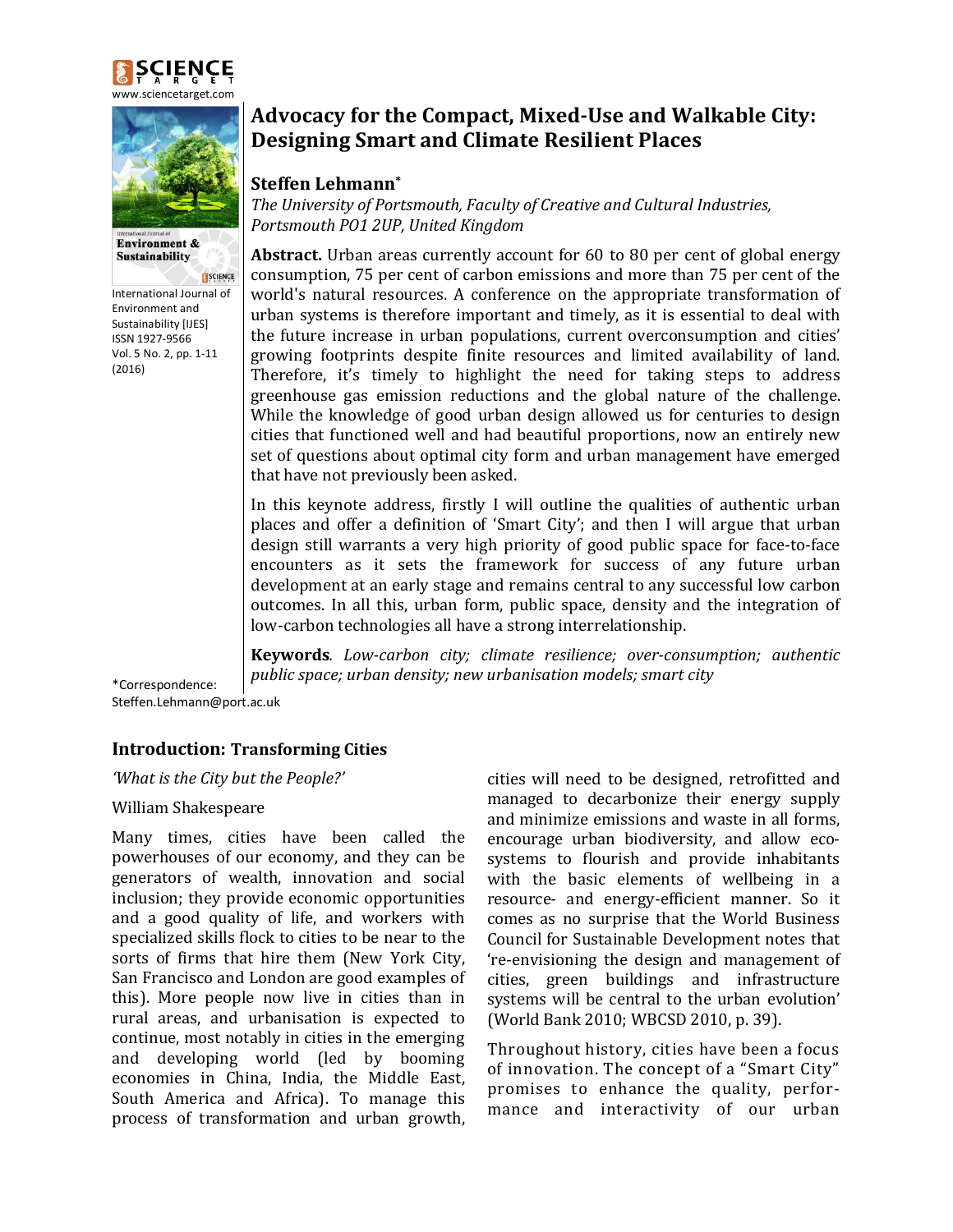environments, bringing significant convenience and value to citizens. Viable Smart Cities are now emerging around the world. While the term has been around for more than a decade, it is only in the past few years that emerging technologies, such as big data and Internet of Things, offer the potential for the dynamic, integrated digital infrastructure on which our 21st century smart cities will be built.

Each city has a basic underlying (partially intangible) system that gives it its identity and sense of place. It is impossible to come to an agreed definition of what constitutes good urban design for vibrant cities, and what constitutes the ability to express, in a single building, bigger urban ideas. Great cities are not always practical or efficient; they can be romantic, multilayered and poetic places, but they must also, increasingly, be resilient. The essentially visible structure of any city is laid out by its pattern of streets, boulevards, parklands and building blocks, and its network of public spaces, waterfronts, gardens and squares.

Walkability and connectivity (horizontally and vertically) have again become very important urban design principles: streets are for people and trees, not just for cars (Gehl 2010). In the twentieth century, streets, squares and public spaces have lost their prominence and relevance in shaping the culture and use of cities, which have become dominated by the automobile. Active mobility is on the rise again: if a city is walkable or can easily be experienced by bicycle − as in Copenhagen, Stockholm, Barcelona, Paris or Munich − it greatly adds to its liveability and quality.

Thousands of tiny details make up the character of a place, overlaid by cultural, spiritual and social qualities that form its identity. The cities we admire have evolved over a long period of time and, in line with economic, technical, cultural and social changes, have human-scaled urban solutions (often designed in an era when one could still cross town on foot and enjoy neighbourly relationships) that have been modified gradually as human society progressed. The idea of the city as a mixing pot for people of different cultural, ethnic and class backgrounds has never lost its significance. Mixed-use buildings with appropriate density create a sense of 'urbanness' and vibrancy, which are essential criteria for any liveable city. Mixed-use buildings make the most of an urban area and can better complement what is already there. Much of this urban feel is dictated by the 'urban grain', the fine scale and the mix of all kinds of activities, both private and public.

Public space is shaped by the width of the streets, boulevards and laneways, and the dimension of blocks, building heights and gaps between buildings, creating a pleasant scale and rhythm with a rich layer of surfaces and textures, details, materiality and surfaces to be experienced and enjoyed as one walks or cycles through the city. The ultimate goal of urban design should be rich experiences like these and opportunities for human relationships, which activate the potential for intervention at the neighbourhood level, enriching our lives as citizens. We all know such places – where urban design has improved quality of life and brought health, joy, social relationships and equity to urban living; as others have said before me, *a liveable city is a happy one***.** This liveability is also enhanced when buildings are made from durable, locally sourced construction materials and when the re-use of old meaningful structures is incorporated into their design.

Sociologist Richard Sennett has extensively discussed the relationship between private and public life, asking what has happened to public life and public space in cities today (1974). Why can't these qualities become the basis of our urban thinking and future developments once again? Since it is very difficult to change urban form retrospectively, we need to shape the next generation of cities on the basis of such substance of urban form and a high-quality public space network that allows for informal and random social interaction between pedestrians with easy access to a mix of uses; with appropriate density, mixed-use programs and walkability, accepting these as drivers of our urban strategies. In this book the authors will argue that energy efficiency, low carbon emissions, reduced embodied energy and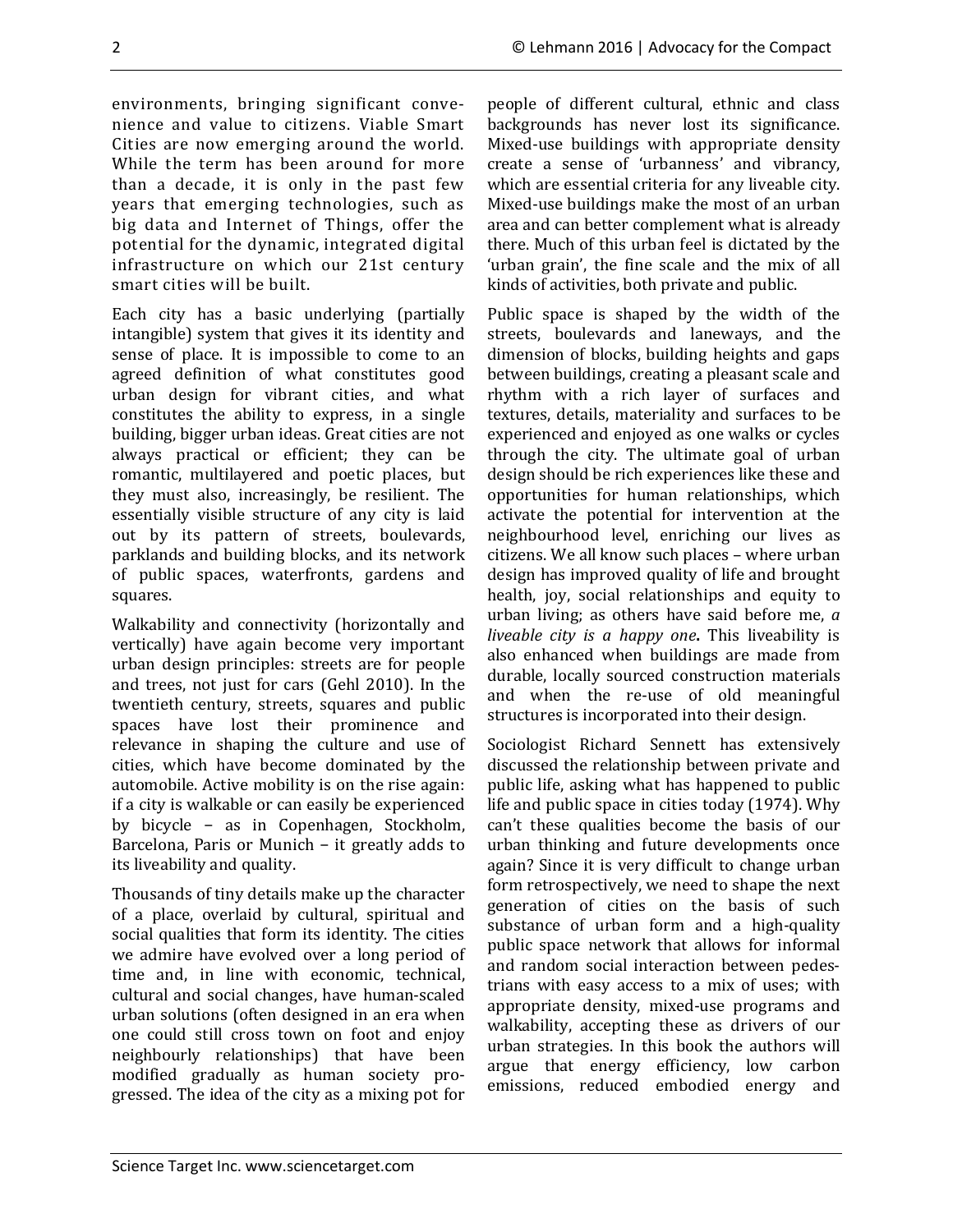sustainable life cycles should also be added as drivers of our future urban planning.

Urban design is intimately dependant on the economic cycle. Usually, much of the worst development emerges from a building boom, when there is too much development and not enough reflection. For centuries or even millennia, good and thoughtful urban design has combined and balanced artistic with scientific and technological knowledge to shape civic places that are rich in cultural diversity and history, and sought to continue the richness and complexity of the older city districts. The aim was always the creation of 'place', a concept defined as a meaningful specific location with emotional, spiritual and symbolic dimensions (Sitte 1889/1945; Jacobs 1961; Rossi 1966; Rowe & Koetter 1978; Alexander 1979; Norberg-Schultz 1980; Madanipour 1996; Kostof 1999; Krier 2003; Bosselmann 2008).

The attributes of compactness, mixed-use and walkability are a city's elegant and enduring qualities, where monumental civic buildings touch us and where quality density manifests itself through diversity in variations of 3 to maximum 10-storey urban blocks, supporting the public realm and streetscape (see Figure 1). They are also well-known principles of timeless urban design that should be applied to all new developments, and an experienced urban designer will always be aware of how to apply them generously to existing urban situations to ensure pleasant, human-scale, compact yet comfortable, mixed-use precincts and neighbourhoods (avoiding monotonous, repetitive buildings, which are so easy to create).

Today, many developments lack the monumental grandeur, aesthetic unity and continuity that we associate with the great urban achievements of earlier eras. But we can build on these distinctive characteristics of our cities while maintaining their sense of place, cultural diversity and walkability, to produce meaningful public-spirited works. In arguing for a new ethics of the urban condition, we can point out that the traditional urbanism of European cities - such as Barcelona, Paris, Berlin or Athens - is also ecological urbanism (Lehmann 2005; Brugmann 2009).



**Figure 1:** The European city model (here Barcelona) features frequently variations of 3 to maximum 10-storey urban perimeter blocks, supporting the public realm, mixed-use compactness and streetscape.

#### **Cities and Their Public Spaces, Always Evolving**

The commercialisation of urban public space and the increasing involvement of the private sector in the design of public space have frequently been criticised. In the age of communication technologies and networks, old public space typologies are being retrofitted to contemporary needs while new types of public spaces are emerging. In this regard, Mehta notes 'while modern societies no longer depend on the town square or the piazza for basic needs, good public space is required for the social and psychological health of modern communities' (Mehta 2014, p. 53).

In all this we should remember that cities were never intended to be completed. Any city is inherently evolutionary, in constant transformation, and much in its character lies in the complexity and diversity of its urban spaces. However, with the impact of globalization, population growth, demographic change, climate change and the urgency of global warming, achieving sustainable urban development has become significantly more relevant as well as urgent and complex. The questions that characterize the contemporary city have now shifted; the spaces between buildings keep changing and the notion of 'Smart City' is discussed everywhere. Since the Industrial Revolution the process of urbanisation has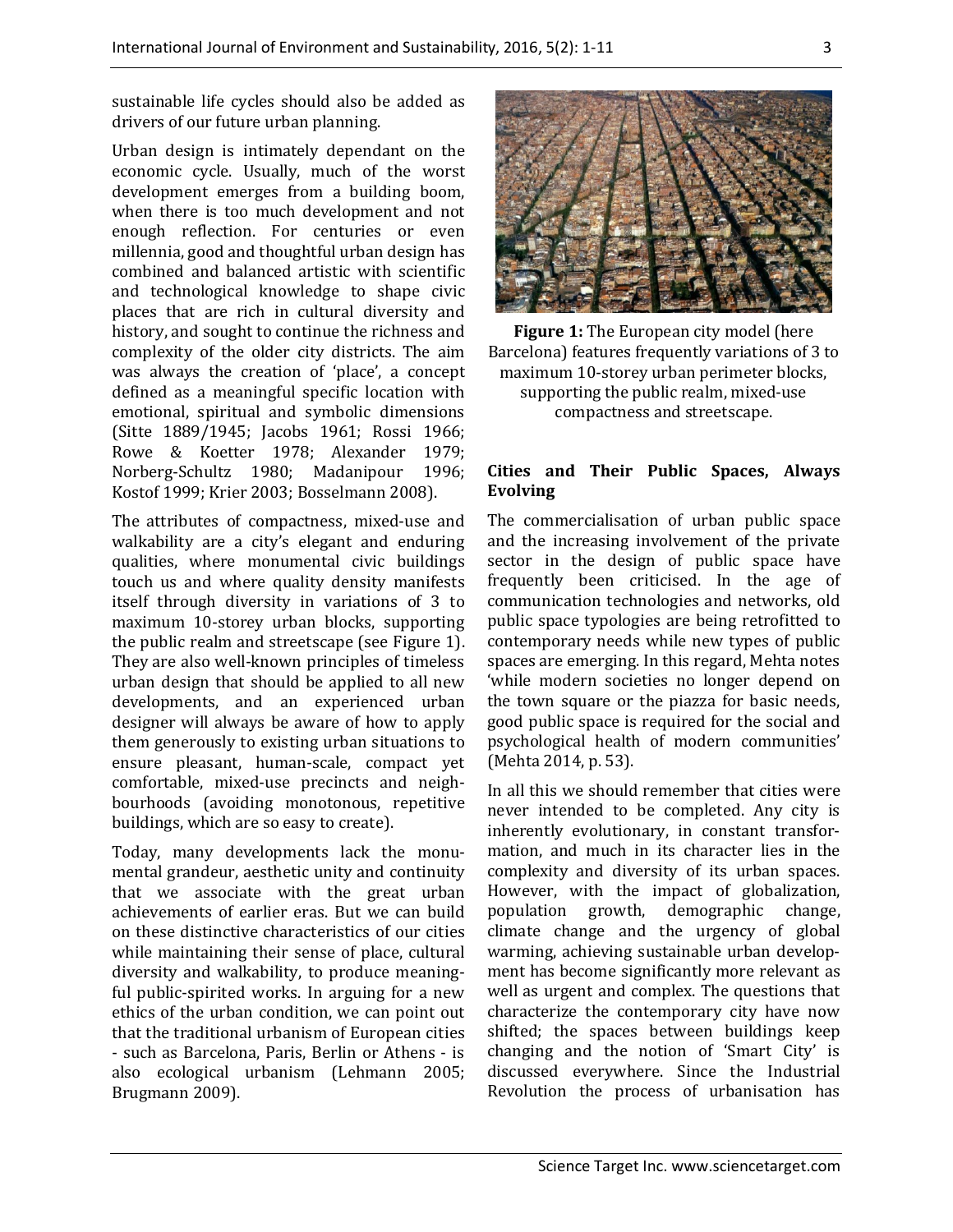become ever more resource-intensive. The urbanisation process, constantly regenerated, dramatically affects all energy, water and material consumption. For these reasons, the urban perimeter block as housing type has many advantages: apartments share a circulation system, construction and wall spaces, and one can get easily good thermal performance and save construction materials by building blocks 3 to 10 storeys high. My research over the last decade has shown that energy use can drop by up to 30 per cent if people move from free-standing suburban houses to inner-city apartments in perimeter blocks (Lehmann 2010).

Cities are the single largest contributor to climate change. In the last century, the availability of cheap fossil fuels has been a driving force for rapid urbanization and the shaping of urban form. It has also enabled the increase of urban footprints and the development of cardependent suburbs. Today we recognize that, in order to deal with the new set of challenges, a shift in scale and ambition is necessary, from individual-building scale to entire urban precincts and neighbourhoods, with a renewed focus on public space. Thus, the challenges vary from region to region: in Europe, the development task is less about building new, but rather about improving and upgrading the existing urban fabric. European cities have been built and their form is deeply rooted in a past that often freezes it in time and place.

On the other hand, in the US, Canada and Australia, the issue is to overcome car dependency and the legacy of sprawl (Hall and Tewdwr-Jones 2009). The situation is quite different again in the Asia-Pacific and Middle-East regions, where building entire new cities from scratch is an option. For instance, with China's rapid urbanisation process, we find new concepts of city emerging, allowing for radical new thinking about urban precincts and architectural group forms and advocating for an end to context as the all-determining factor. Here, the future is not about what buildings look like, but how groups of buildings support the public realm, perform and interact, and how they connect with each other to balance their operational needs (for instance, the energy needs, waste water and surplus heat generated by buildings).

#### **Mega Trends Shaping Our Urban Futures: New City Typologies Emerging**

According to many experts, the impact of humanity on the earth is already overshooting the earth's capacity to supply humanity's needs − exceeding the carrying capacity − which is an unsustainable position (Rees 2006). As the Global Footprint Network (2013) points out, humanity is now using ecological resources and services at a rate it would take over 1.5 Earths to renew. We are on track to require the resources of two Earths well before 2050. Today, more than 80 per cent of the world's population lives in countries that use more than the ecosystems within their borders can provide and renew. These 'ecological debtor' countries either deplete their own ecological resources or get them from elsewhere. For instance, Japan's residents consume the ecological resources of 7.1 Japans; it takes 4 Italys to support Italy, while Egypt uses the ecological resources of 2.4 Egypts. Not all countries demand more than their ecosystems can provide, but even the reserves of 'ecological creditors' like Brazil, Indonesia and Sweden are shrinking over time. We can no longer sustain a widening gap between what the environment is able to provide and how much our infrastructure, economies and lifestyles require. The need to move to low carbon climate-resilient city planning is obvious.

In 2007 and 2013, the pivotal IPCC reports pointed out that human-induced greenhouse gas emissions are mainly a result of burning fossil fuels and land-use changes, but that there are also a range of other indicators impacting on emission levels (for instance, the link with population and economic growth, consumption, energy and water usage, industrial production, waste management, food supply, land-use planning, transport patterns and policy decisions, which are all critical). In the last 20 years progress in the area of international climate policy has been modest at best. Annual greenhouse gas emissions have increased by over one third since 1992 and keep rising. Acute conflicts of interest among industrialized, emerging and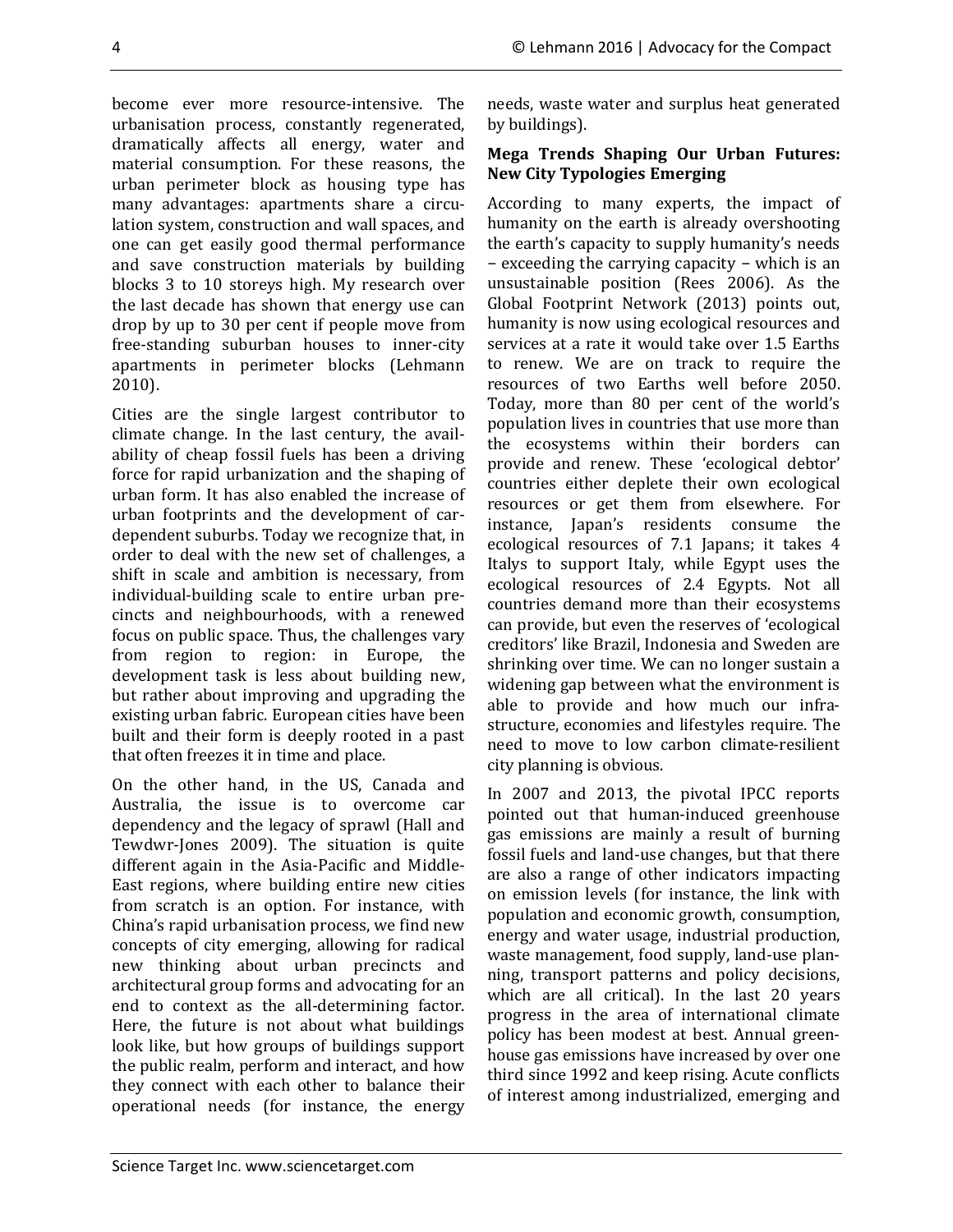developing countries remain persistent obstacles to a comprehensive global climate treaty. We also face increasing energy costs, transport congestion and housing shortages in most cities (Haas 2008; Berners-Lee and Clark 2013; Urry 2013). Despite all this, energy demands and the use of primary energy from fossil fuels – and consequently carbon emissions – are rapidly rising.Unfortunately, the green dream of weaning the world off fossil fuels remains far off.

Experts have identified the following mega trends affecting cities and shaping our urban future:

- Globalization: global economic power is shifting from Europe and North America to Asia and Latin America.
- Demographic change: urban populations are increasing, with an ageing population in many countries.
- We are moving towards a global knowledge economy, and the rise of this knowledgeintensive economy is reshaping our cities and workplaces.
- The global middle class is rapidly expanding, increasing consumption levels, especially in developing countries; at the same time, urban sprawl is still happening in many places, without regard for its consequences on urban infrastructure and loss of agricultural land.
- Climate change: greenhouse gas emissions keep rising; reductions are not happening as planned, nor as fast as necessary.
- The world could be running out of some resources, while we still waste so much energy, water, raw materials, food and space.
- Environmental degradation and fossil-fuel dependent systems jeopardize people's quality of life. For instance, the supply of drinking water has become critical and sea levels may rise very quickly.
- Urbanisation continues, causing challenges of social inclusion and equity, while there is more and more competition between cities to attract investment and a skilled workforce (which is the most important resource of all). With rising energy and fuel costs, car-

dependent sprawl becomes unaffordable – will this lead to a suburban exodus?

- Social media can reveal issues and quickly circulate stories; for instance, large corporations polluting the environment.
- Mobility has emerged as a new paradigm. Mobility now characterises and dominates our lives, as we travel faster and farther, but still spend more time in transit (between home and work), which will lead to new roles for public spaces. Why does today's mobility still mean high-carbon travel?
- Smart environments: Surveillance cameras, smart meters and computers are getting installed everywhere, inside buildings and outside in public space − but unseen: ubiquitous computing is already with us, with computers in our cars, phones, fridges and toys. But we still have to use keyboards to input information. Information processing devices are steadily getting smaller and will soon be virtually everywhere, completely invisible and without the need for keyboards. By 2030, we will be surrounded by computers that perform autonomously, but will be utterly unaware of their presence. 3D-printers will allow for personal fabrication in every home. The ability to produce our own products in our very own homes will upset and completely change traditional models of manufacturing.
- Experts are moving away from simplistic linear approaches to urban development, to complex dynamic network systems and systems thinking, understanding the importance of interlinked and inter-reliant systems.
- More and more municipalities require an evidence base for their urban policies; they have a strong focus on low carbon mobility, renewable energy, waste management, resource recovery and the reintegration of biodiversity in the urban environment; some cities even have ambitious targets such as being 'climate neutral' or becoming the 'greenest city' in their region.

These mega trends are changing the way we perceive cities and how we understand the relationship between our own lifestyle, the city and the environmental crisis. Clearly, now that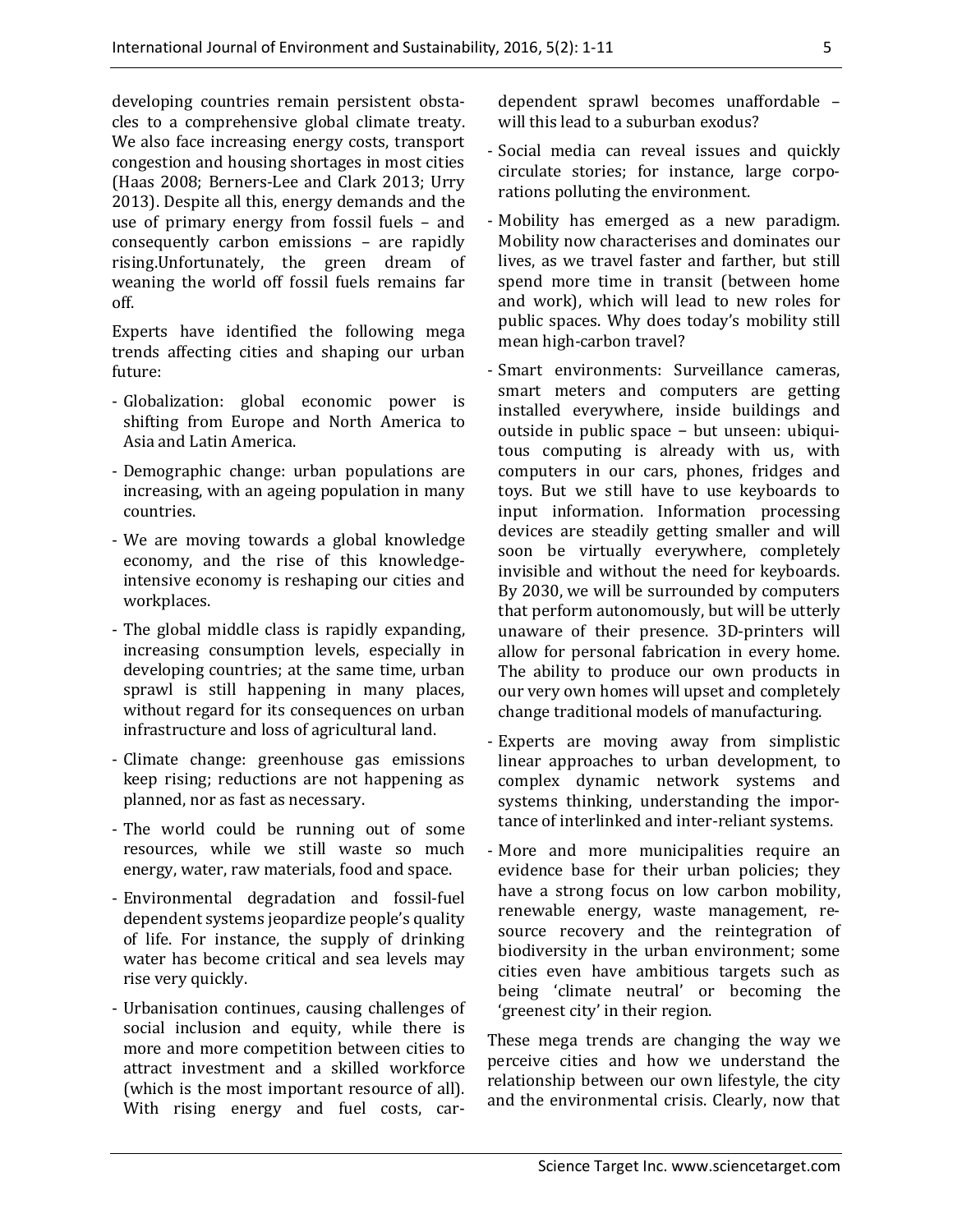we are heading towards a global population of 9 or 10 billion people by the end of this century, we will not be able to keep our high-energyconsumption lifestyles.

## **A Smart City Definition**

In this context, we have to ask: What exactly are 'smart green cities'?

The basic principal behind 'green eco-cities' is living within the means of the environment and resources. For the benefit of the people living in the city, eco-cities reduce their greenhouse gas emissions by producing energy through renewable sources such as solar, wind, hydropower and biomass, use low carbon public transport, green infrastructure and reduce the embodied energy of buildings (Roseland 1997). Eco-cities produce energy on-site, so they require little or no energy from the outside and favour local, renewable and easily recyclable materials. Resources are conserved and recovered through waste management, recycling and the natural bio-filtration of stormwater (Lehmann 2014).

'Smart cities' are cities where the seams and structures of the various urban systems are made clear, simple and responsive through technology and design (which all became possible with the ubiquitous internet connectivity and the miniaturisation of electronics). Engineering firm Arup defines a smart city as 'a city where three specific networks interact and are integrated: the communications grid, the energy system and the so-called logistics internet (which tracks people and things through transport and supply systems)'. City transport systems and logistics are the obvious beneficiaries from such smart systems, where higher efficiencies and more productivity is promised (just think of real-time train arrival messages for waiting subway passengers). From the smartphones in our pockets and the cameras on the lampposts, to sensors in the sewers, the sidewalks and the bike-sharing stations, the contemporary city is permeated with networked information technology that collects data. If we trust the smart city's promise, technology could even solve our social problems that otherwise resisted; for instance, more equity in the distribution of resources.

Embedding computerised sensors into the urban fabric could lead to the so-called 'internet of things' that is promising better living through big data (for instance in the new-built smart Songdo City in South Korea, see Image 2).

However, there needs to be a real debate about the smart city; for instance, what we want technology to do for cities (Greenfield 2013). And the challenging question: who will own all the data the smart city generates and who will control it? Paul Mason noted recently (2015) that 'all these technologies are rapidly transforming our cities, and we need to think hard about who controls a system where all people and things are tracked, all of the time.' Clearly, we can't allow the tech giants or IT providers to rule smart cities – it needs a better solution and community involvement. Open source urban data generated from public services should always remain publicly owned (a position that the City of Madrid has adopted for their smart city project).



**Figure 2:** There is frequently a reference to Singapore as a smart city that has become denser and greener at the same time, while displaying leadership in green urbanism and place-making. New Songdo City in South Korea (Figure 2) is a new-built smart city whose roads and water, waste and electricity systems are dense with electronic sensors, but lacks green place-making (Image: Nicolette Mastrangelo)

Interestingly, we can now bring the notions of the green sustainable city and the smart city together: combining the postmodern flaneur with the techno-utopian engineer. While global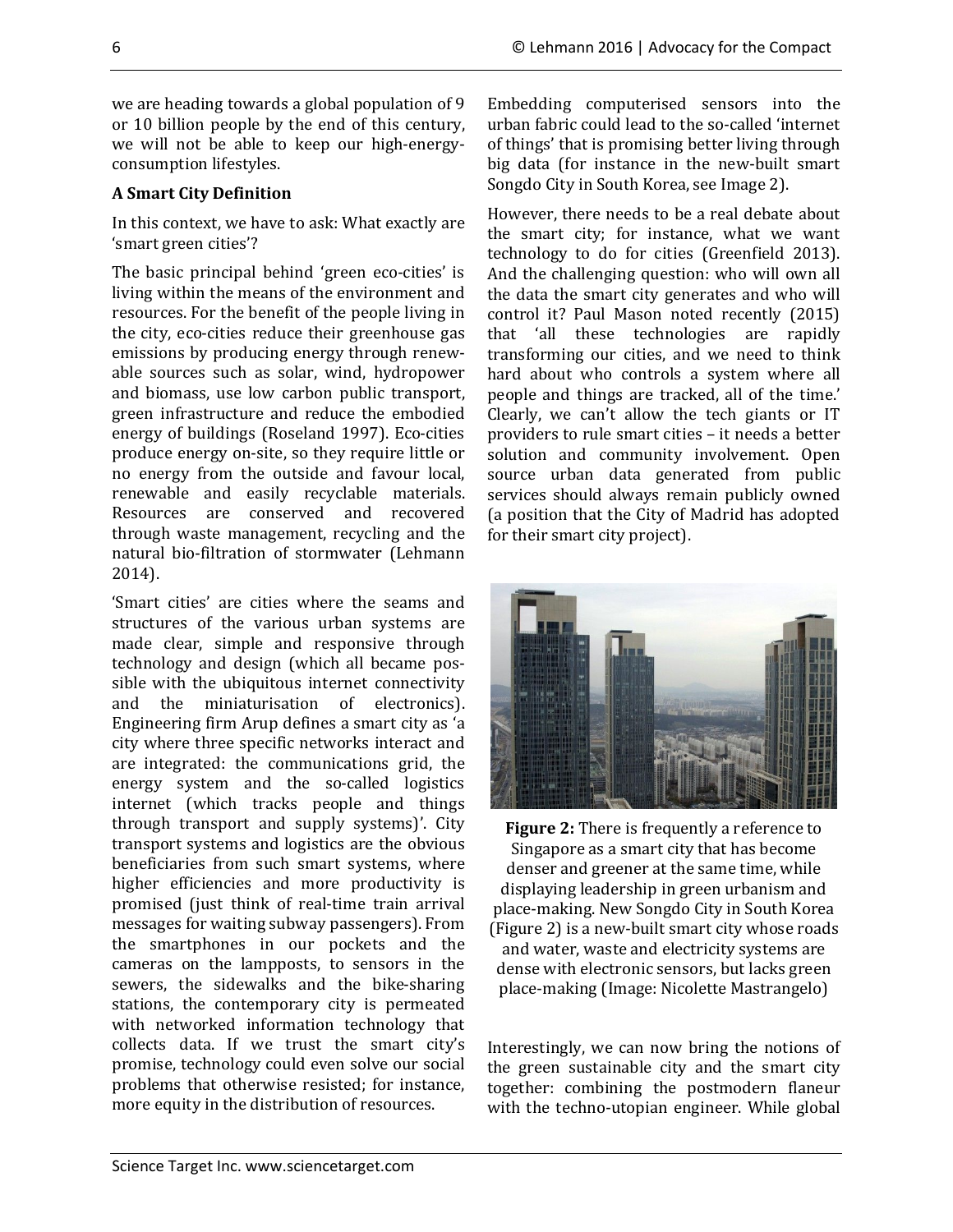city hubs usually evolve naturally over time, the success of Freiburg, Copenhagen and Singapore illustrates that sustainable smart city models can be deliberately created to establish a positive reputation; and that densification and an increase of green space at the same time is possible. A smart city might be a low-carbon city, or a city that's easy to move around. The Compact City, the Green City, the Regenerative City, the Eco-City, the Smart City, and so on – they can all be the same place (see Figure 2).

#### **New Decentralized Infrastructure for the Smart City**

Cities thrive and, contrary to expectations that communications technology would make location less relevant, we are finding that twentyfirst-century life is increasingly dependent on the clustering of diverse information technologies at one place, as a dense network of urban amenities (from playgrounds to swimming pools and libraries), institutions, innovation and human capital. Maintaining innovation all the way through to project delivery is important. We can see this with Masdar (UAE) and Tianjin Eco-city (P.R. of China), two outstanding demonstration projects that have set themselves up as hubs for green smart technology enterprises and research, so called 'living laboratories'. Social inclusion and the use of ICT are perhaps the most important aspects of Tianjin Eco-city, where 25 per cent of all housing is subsidized for low-wage workers and their families. Once completed, it is hoped that in Tianjin Eco-city around 90 per cent of all travel will be made on foot, by bicycle or via public transport.

We can also find interesting ideas about smart city development in New Songdo City: this newly built city on reclaimed land, 50 kilometres southwest of Seoul, is the test site for a new type of ICT infrastructure: offering effortless access to high quality services, knowledge transfer, mobility, communication and connectivity to social infrastructure. The Amsterdam Smart City project is another good example of how information technologies can be applied to optimize infrastructure and traffic flow, and provide substantial services to the population.

Ideally, a smart city integrates the flows and supply chains of all key resources – energy, waste, water, food and transport – using innovative technologies to achieve a more resourceefficient city (Lehmann 2012b). In many ways, infrastructure again plays a key role. The recent United Nations Environment Programme report *City-level Decoupling: Urban Resource Flows and Governance of Infrastructure Transitions* (UNEP, 2013) explores the key role of cities as societal 'nodes' where much of the current unsustainable use of natural resources takes place (and where the greatest potential exists for sustainability-oriented innovations), focussing on the key role of infrastructure in directing material flows and therefore resource use in the urban context.

But there is also critique of the smart city concept and the dangers from accumulation of big data. The data explosion is radically transforming our lives, where systems are systems of interconnected systems, becoming ever-more complex, and we may lose the ability to understand how they work. As the complexity of systems grows, so too do their vulnerabilities.

Therefore, experts ask: Could the increased dependency on technology actually make the city less resilient? While new technology can be advantageous, it does not replace compact, walkable, mixed-use communities and a good relationship between housing and employment.

Today, we are able to capture 'big data' about cities and their urban systems through the use of ICT that allows us to gain reliable and analytical insight into different urban scenarios, either existing or likely to evolve. This enables us to better monitor and lead the operation of our urban systems and to use these predictive models to identify potential risks or future demands. It also allows for better, evidencebased decision making through anticipation of likely demand and events, rather than merely reacting to demands or pressures. IT experts point out that in our post-Fordist networked society social exchange and productivity are increasing with density of communication and information flow. Obviously, services cannot be designed in isolation if infrastructural cobenefits are to be harnessed. Forward-looking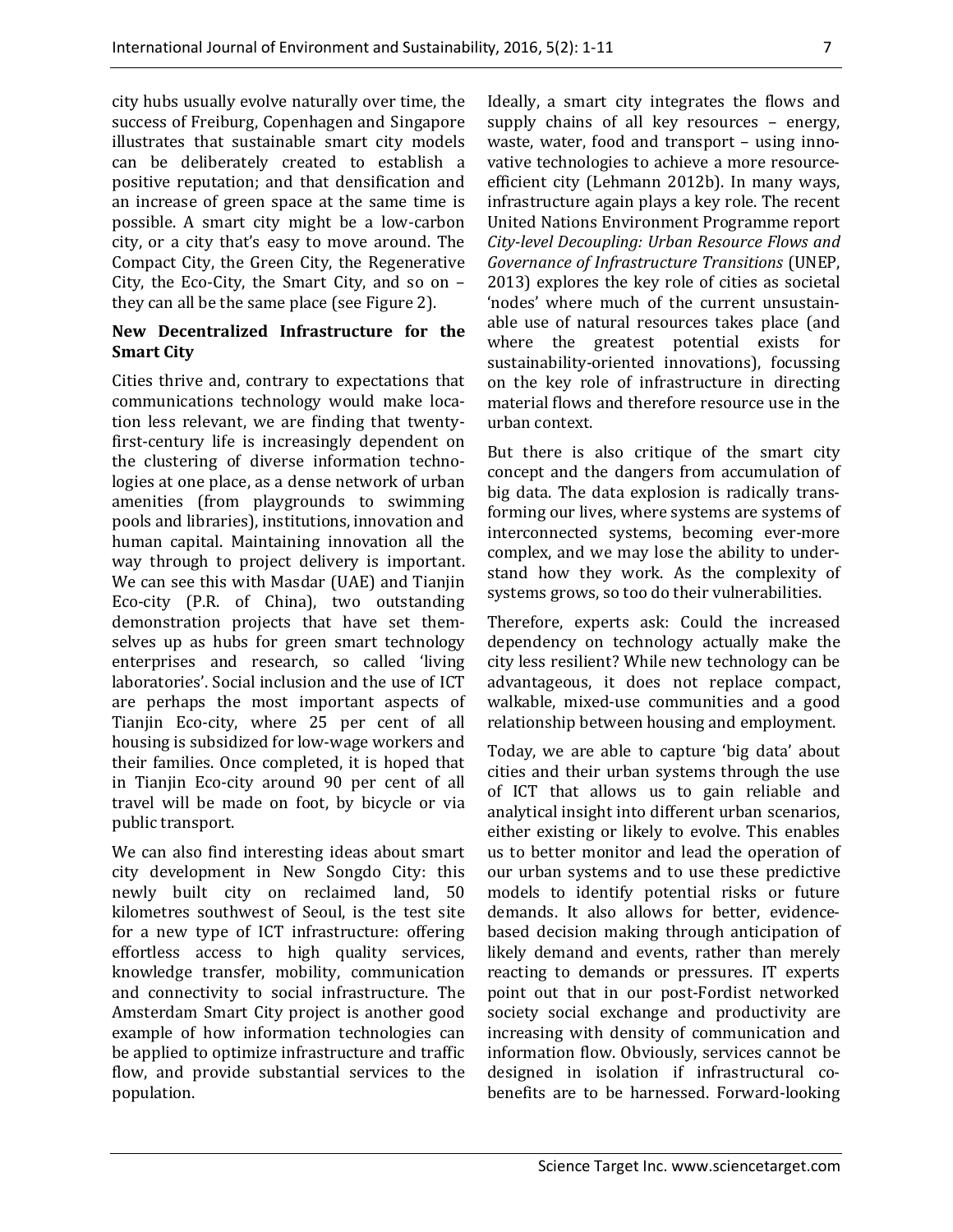urban infrastructure decisions are essential as these have long-lasting ramifications.

Decisions made in infrastructure development today will determine the effectiveness of cities in delivering services for decades to come. Smart grid and distributed energy generation technologies have become cost-effective alternatives. This is why the district and precinct scale is the appropriate scale for decisions relating to the relationship between public space (supporting walkability) and infrastructure (supporting the provision of sustainable services).

Adam Greenfield criticises the naivety with which the smart city is getting embraced, arguing that the smart city may be neither very smart nor very city at all. He challenges the prevalent cultural understanding of the current deployment and promised possibilities of networked IT, noting (2013):' The potential of the devices now available is rich, but our awareness of the powerful ways in which these systems and their use will alter our world – our policies, economies and built environment – is limited.' He argues that not only is the existing definition of the smart city too narrow, but it also promotes an undesirable vision of a future city with centralised computational surveillance and control, driven by those in power.



**Figure 3:** The perfect surveillance at Rio de Janeiro's Intelligent Operations Centre, created by IBM, using thousands of CCTV cameras distributed over the city centre to control and manage traffic movement, parking and urban flooding: 'Permanent control of the entire city, 24/7' (Image: World Resources Institute, 2013)

# **New Citizen-Centric Applications for the Smart City**

City-wide smart services can improve urban governance and deliver real benefits to the population. Thus, urban governance is changing; as Hendriks notes: 'Governance usually refers to the steering of service domains or problem areas characterized by interdependdence among various involved parties and organizations' (Hendriks, 2014, p.555).

According to Pennell, 'the term *smart city* has grown to collectively address the way in which policy makers today are harnessing the digitization of the world to counter challenges facing citizens living in urban areas; challenges ranging from the administration of inefficient citizen services through to securing resources for future generations and economic growth.' (Chris Pennell, 2016)

For most of the time, improving urban areas has meant modernising or retrofitting existing infrastructure through an increasing array of digital applications, but developing city-wide smart services is costly and for many cities not an option. The smart city concept has recently been rethought and cities are considering alternative approaches aimed at delivering the widest benefit with the most efficient use of their limited resources. Increasingly, this approach is being built around citizens, negating departmental silos in the administration of cities, and better utilizing the increase of smart devices and private sensory networks.

Citizens and business are being asked to pay for this investment through tax increases, while in exchange, citizens expect instantaneous and personalized services. Citizens also want to be considered as active components in the process. This is leading to the rise of the notion of the "citizen-centric collaborative city", where technology is used to leverage citizen's participation for urban sensing through the constant exchange of information between residents and city institutions. Urban Living Labs (ULLs) have emerged as a mode of governance that brings stakeholders together to experiment and produce solutions in real world settings (Voytenko, McCormick, Evans and Schliwa 2015; Evans, Karvonen, Raven 2016).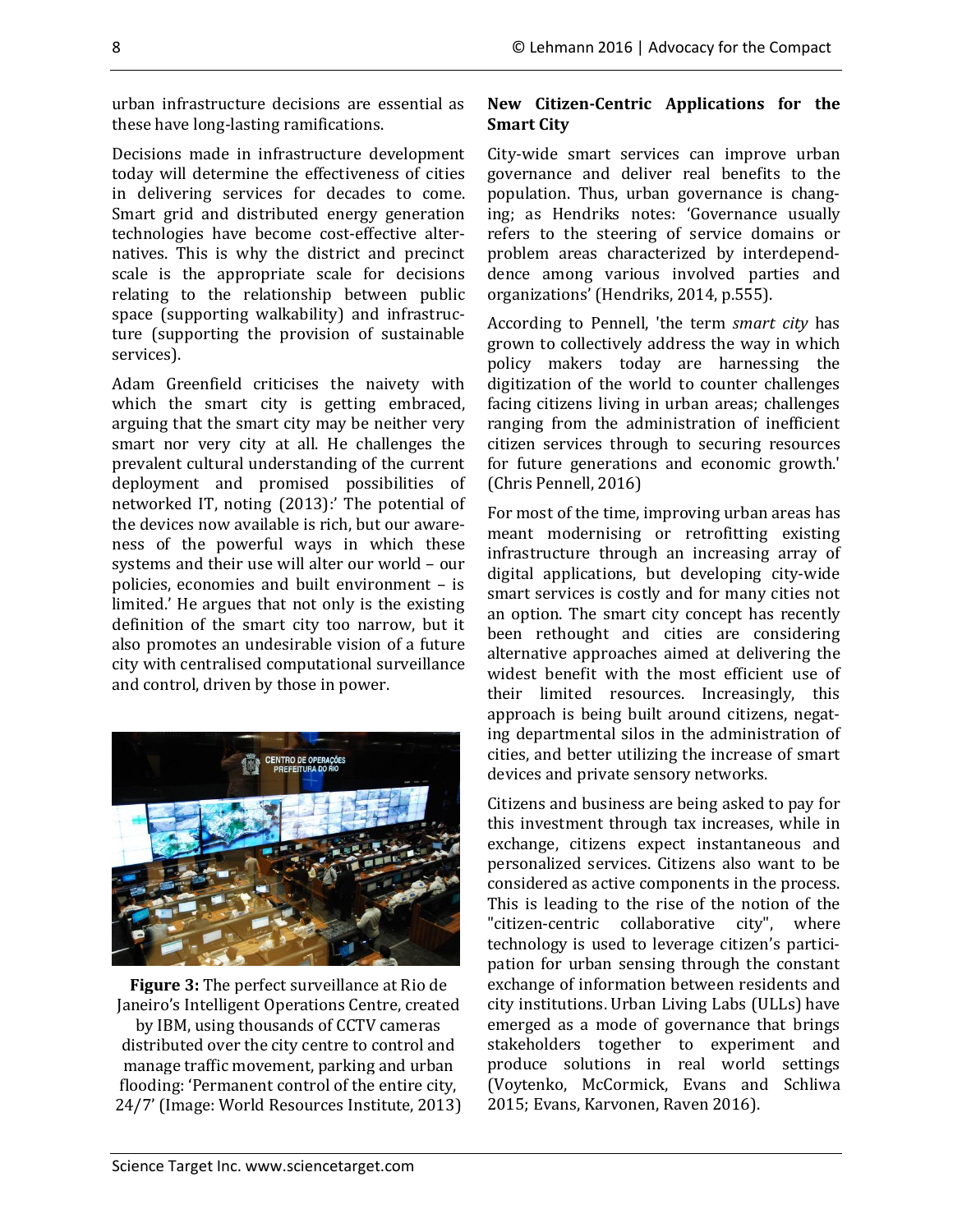Cities are moving from the top down approach and are turning to grassroots, bottom-up processes for sensing the dynamics of citizen participation, data analysis, information sharing and dynamic decision making, supported by a smart governance structure (Castan Broto and Bulkeley 2013).Effective partnerships between universities and cities are increasingly important to deliver sustainable, innovative and smart urban development (e.g. 'Smart Campus'). But while a wealth of expertise exists, knowledge and experience is currently fragmented and underexploited (Hodson and Marvin 2014).

## **Conclusion: A New Set of Questions and Challenges**

In the near future, the relevance of face-to-face encounters in high-quality public space in cities will not lose importance, despite the rise of the IT network society.

The smart-city rhetoric is all about efficiency, optimisation, predictability and security through surveillance, and so on. All these things make a city bearable, but they don't make a city more poetic or valuable. While the knowledge of good urban design allowed us for centuries to design cities that functioned well and had beautiful proportions, now an entirely new set of questions about optimal city form and urban management have emerged that have not previously been asked, such as:

- How can we use new urban development approaches to transform and retrofit our existing cities to emit much less greenhouse gas?
- What are the behavioural, technological and urban design options for better managing this change?
- Which city form, density and size is best for enabling low-carbon affordable mobility and

#### **References**

Alexander, C. (1979), *The timeless way of building*, Oxford University Press, New York City, NY

public transport? For instance, can we establish an optimal range of density for sustainable city form and decentralized systems generating on-site energy?

This thinking about urban futures goes far beyond conventional or traditional ideas of aesthetics (of the 'City Beautiful' type) or functional and organizational city form (of the 'Ville Radieuse' type): this is about the longterm sustainability of urban settlements and communities. It forces us to look at cities in a completely new way, and new types of city are likely to emerge.

However, there will be no quick urban fix to the problem of global warming. This means that we need to apply incremental approaches as well as seeking major economic and social change with strategies that will work, to envisage and apply a new, daring and ambitious environmentalism to radically re-engineer our urban settlements and concepts.

The list of new challenges opens up many possibilities for innovative design thinking at different scales; for instance, we are likely to develop new kinds of smart infrastructural systems that better engage with the social and environmental conditions that continuously reconfigure the city today. In all this, urban design still warrants a very high priority as it sets the framework for any future urban development at an early stage and remains central to successful low carbon outcomes in which urban form, public space, density, infrastructure and the integration of low-carbon technologies all have a strong interrelationship.

*The 21st century promises to be very different from the 20th century - so why are cities being planned using components that were developed during the last 100 years?*

Wong Mun Summ, WOHA

Berners-Lee, M & Clark, D. (2013), *The burning question*, Profile Books, London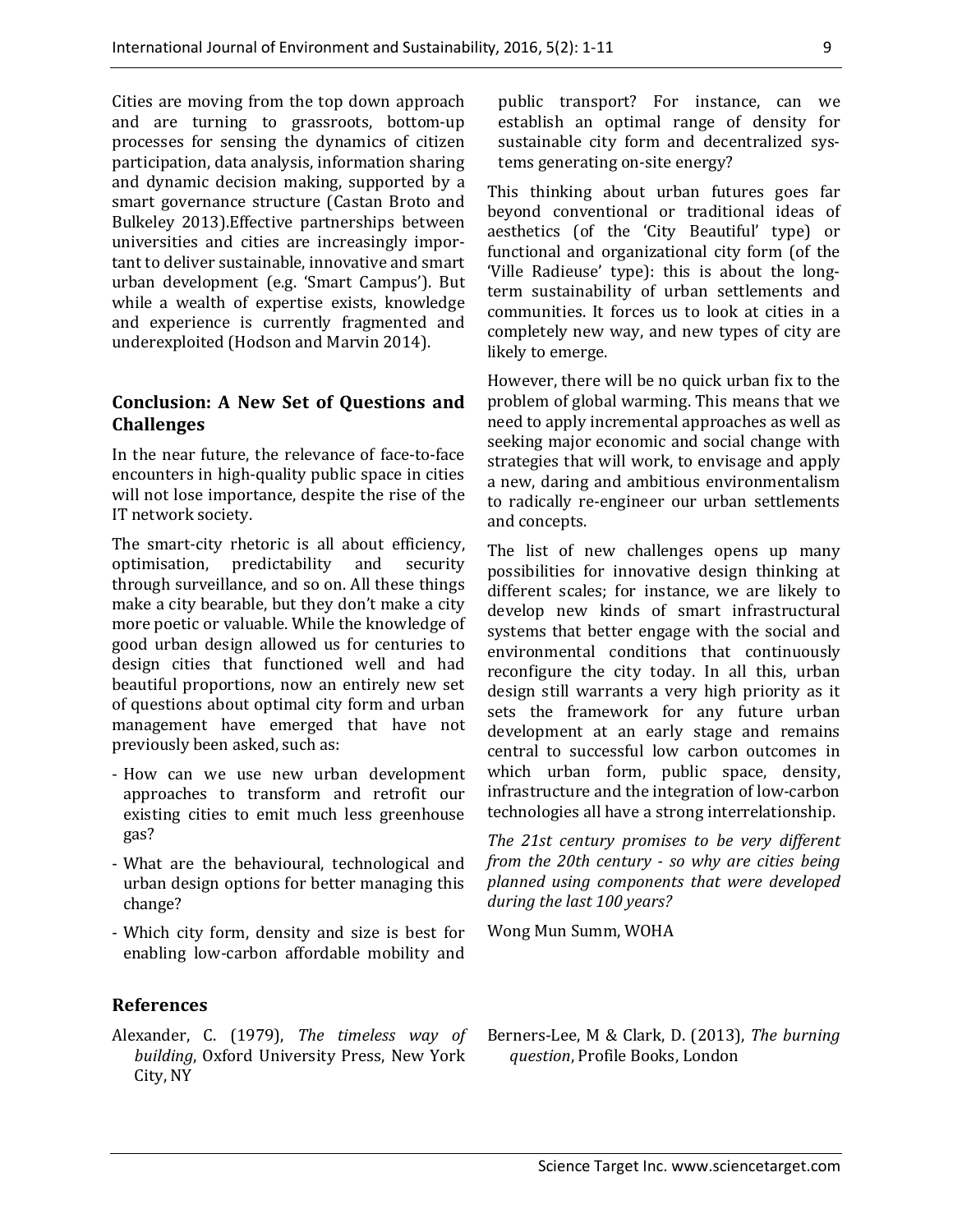Hendriks, F., (2014), "Understanding Good Urban Governance: Essentials, Shifts, and Values", *Urban Affairs Review*, vol. 50: 4, 553- 576

*revolution: how cities are changing the world*, Bloomsbury Press, New York City, NY Castan Broto, V., and Bulkeley, H., (2013),

Brugmann, J. (2009), *Welcome to the urban* 

Press, Washington, DC

- "Maintaining Climate Change Experiments: Urban Political Ecology and the Everyday Reconfiguration of Urban Infrastructure", *International Journal of Urban and Regional Research*, vol.37:6, pp1934-48
- Evans, J., Karvonen, A. and Raven, R. (2016), Introduction. In: Evans, J., Karvonen, A. and Raven, R. (Eds.) The Experimental City: new modes and prospects of urban transformation. Routledge, London
- Evans, J., Karvonen, A. and Raven, R. (2016), Introduction. In: Evans, J., Karvonen, A. and Raven, R. (Eds.) The Experimental City: new modes and prospects of urban transformation. Routledge, London
- Gehl, J. (2010), *Life between buildings: using public space*, 6th edn, Danish Architectural Press, Copenhagen
- Global Footprint Network (2013), *Earth overshoot day 2013* viewed 25 August 2013, http://www.footprintnetwork.org/en/index. php/gfn/page/earth\_overshoot\_day/
- Greenfield, A. (2013), *Against the Smart City. The City is here for You to Use*, Verso/Do Projects, London/New York
- Haas, T. (Ed.) (2008), *New Urbanism and Beyond: Designing Cities for the Future,* Rizzoli, New York City, NY
- Hall, P. & Tewdwr-Jones, M. (2009), *Urban and*

Hammarby Sjostad, City of Stockholm (2010), *Hammarbysjostad.se* viewed 15 March 2013,

- *Regional Planning*, Routledge, London
- 
- 
- Bosselmann, P. (2008), *Urban transformation: understanding city design and form*, Island Hodson, M., and Marvin, S., (2014), (eds) After Sustainable Cities? Routledge: Abingdon
	- Intergovernmental Panel on Climate Change (IPCC) (2013), *The Fifth Assessment Report (AR5)*, IPCC, Bilthoven, Netherlands, 25 October 2013, http://www.ipcc.ch
	- International Council for Local Environmental Initiatives (ICLEI) (2012), *Local governments for sustainability report: building an eco-city, building a sustainable city*, ICLEI, Bonn, viewed 15 March 2013, http://www.iclei. org/resources/publications.html
	- Jacobs, J. (1961), The Death and Life of Great American Cities, Vintage, New York City
	- Kostof, S. (1999), *The city shaped: urban patterns and meaning through history*, 2nd edn, Thames & Hudson, New York City, NY
	- Krier, R. (2003), *Town spaces*, Birkhaeuser, Basel/Berlin
	- Lehmann, S. (2005), 'Towards a sustainable city centre: integrating ecologically sustainable development principles into urban renewal", *Journal of Green Building*, vol. 1, no. 3, pp. 83– 104
	- Lehmann, S. (2010), *The principles of green urbanism: transforming the city for sustainability*, Earthscan, London
	- Lehmann, S. (2013b), "Low-to-no carbon city: Lessons from western urban projects for the rapid transformation of Shanghai", *Habitat International*, vol. 37, pp. 61-69
	- Lehmann, S. (Ed.) (2014), Low Carbon Cities, Earthscan from Routledge, Oxfordshire, UK
	- Madanipour, A. (1996), *Design of urban space*, Wiley, New York City, NY
	- Mason, P. (2015), "We can't allow the tech giants to rule smart cities", *The Guardian*, 26 Oct. 2015
	- Mehta, V. (2014), "Evaluating Public Space", *Journal of Urban Design*, vol. 19, no. 1, pp.53- 88
	- Norberg-Schultz, C. (1980), *Genius loci: towards a phenomenology of architecture*, Rizzoli, New York City, NY